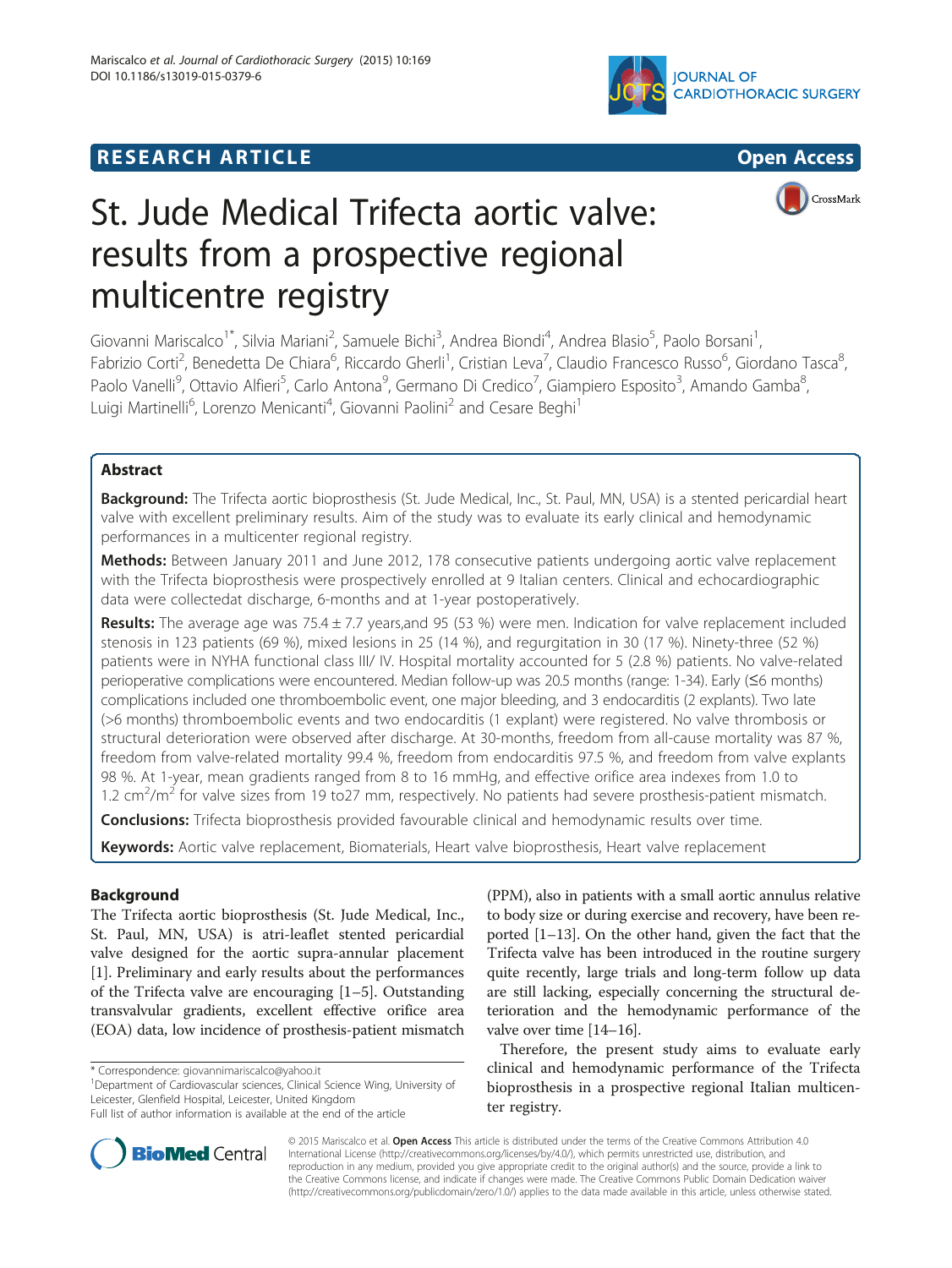#### **Methods**

#### Patient selection

Between  $1<sup>st</sup>$  January 2011 and 30<sup>th</sup> June 2012, all consecutive patients who received a St. Jude Trifecta valve in aortic position were enrolled at nine Italian centres located in the Lombardia region (Italy). Inclusion criteria considered all the patients undergoing primary aortic valve replacement (AVR) as isolated procedure or in combination with other cardiac surgical procedures. Ethic approval was granted by local Institutional Review Boards, and the informed consent was collected from all participants.

#### Surgical technique

Preoperative, anesthetic and postoperative management followed each institutional policy and remained consistent over the study period. Surgery was performed through a median sternotomy or a mini-sternotomy approach with a "J" incision. Cardiopulmonary bypass (CPB) and cannulation techniques were defined according to the required surgical procedure. Mild-to-moderate systemic hypothermia (32°–34 °C) or normothermia were applied. Myocardial protection was achieved according to routine protocols of each institution. Right superior pulmonary vein or main pulmonary artery venting wereused. After the excision of the native aortic valve or the previous aortic valve prosthesis and the decalcification of the aortic annulus, the commercial sizer provided by the manufacturerwas used to choose for correct valve size. Infra-annular or supra-annular implantation techniques as well as interrupted or continuous sutures were performed following surgeon's preference. Generally, concomitant procedures accounted for coronary artery bypass grafting, proximal aorta surgery, mitral valve repair or replacement.

#### Data collection and follow-up

Clinical and echocardiographic data were recorded in a prospective ad hoc database. All surviving patients were postoperatively contacted and the follow-up was performed at the local investigating sites by clinical evaluation and echocardiograms at 6 months and 1 year postoperatively. Where the follow-up was not possible (deceased patients), medical data were collected by telephone interviews of family members and/or confirmed or clarified by general practitioners. Adverse events were classified according to the standardized definitions from the Society of Thoracic Surgeons/American Association for Thoracic Surgery "Guidelines for reporting morbidity and mortality and cardiac valve interventions" [\[17](#page-7-0)]. Events were classified as occurring early  $(≤6$  months after bioprosthetic implant) or late (>6 months). Followup was closed on 30<sup>th</sup> June 2013.

#### Echocardiographic data

Transthoracic echocardiography data were recorded preoperatively, at discharge, as well as 6 months and 1-year postoperatively. Standard prosthetic valve measurements were obtained according to the criteria of the American Society of Echocardiography [[18\]](#page-7-0). Peak and mean transvalvular gradients, EOA, EOA index (EOAI), left ventricular (LV) ejection fraction, end diastolic LV diameter, LV mass, and LV mass index were all recorded. Aortic valve regurgitation was classified as none (0/4), trivial  $(1/4)$ , moderate  $(2/4)$ , moderate to severe  $(3/4)$  and severe (4/4) according to the width of the regurgitation jet compared to that of the outflow tract [\[19\]](#page-7-0). Finally, valve PPM was defined as moderate  $(EOAI > 0.60 \text{ cm}^2/\text{m}^2)$ and  $\leq 0.85$  cm<sup>2</sup>/m<sup>2</sup>) and severe (EOAI < 0.60 cm<sup>2</sup>/m<sup>2</sup>) as previously reported [\[20](#page-7-0)].

#### Statistical analysis

Extracted database variables were tabulated using Microsoft Excel (Microsoft Corp). Statistical analysiswas computed using SPSS, release 22.0 for Windows (IBM SPSS, Inc., Chicago, IL, USA). Continuous datawere expressed as mean  $\pm$  SD, or median and interquartile range (IQR). Percentages weredetermined for categorical variables. Differences regarding repeated echocardiographic parameters were evaluated with Kruskal-Wallis one-way analysis of variance. Late adverse event rate were determined by Kaplan-Meier method. A P value less than 0.05 was considered statistically significant.

# Results

#### Population and operative data

The study population included 178 patients, with an average age of age of  $75.4 \pm 7.7$  years (range, 44 to 86 years) and included83 (46.6 %) women. Demographic and preoperative data are listed in Table [1.](#page-2-0) New York Heart Association (NYHA) class III was present in 78 (43.8 %) of the patients, whereas NYHA class IV in 15  $(8.4 \%)$ . Mean logistic EuroSCORE was  $7.7 \pm 6.7 \%$  (IQR, 3 to 11 %). Indications for AVR included stenosis in 123 patients (69.1 %), predominant regurgitation in 30 patients (16.9 %), and mixed disease in 25 patients (14 %). Calcified or degenerative disease of the aortic valve accounted for 155 (87.1 %) cases.

Concomitant procedures were performed in 97 (54.5 %) patients, and included concomitant coronary artery bypass graft (CABG) in 63 (35.4 %) cases (Table [2](#page-2-0)). A ministernotomy approach was employed in 10 (5.6 %) patients. The mean CPB and aortic cross clamp time (ACC) time for isolated AVR were  $79.9 \pm 31.8$  and  $58.7 \pm 25.8$  min, respectively. The prosthesis sizes were 19 mm in 31 patients (17.4 %), 21 mm in 58 (32.6 %), 23 mm in 58 (32.6 %), 25 mm in 24 (13.5 %), and 27 mm in 7 (3.9 %).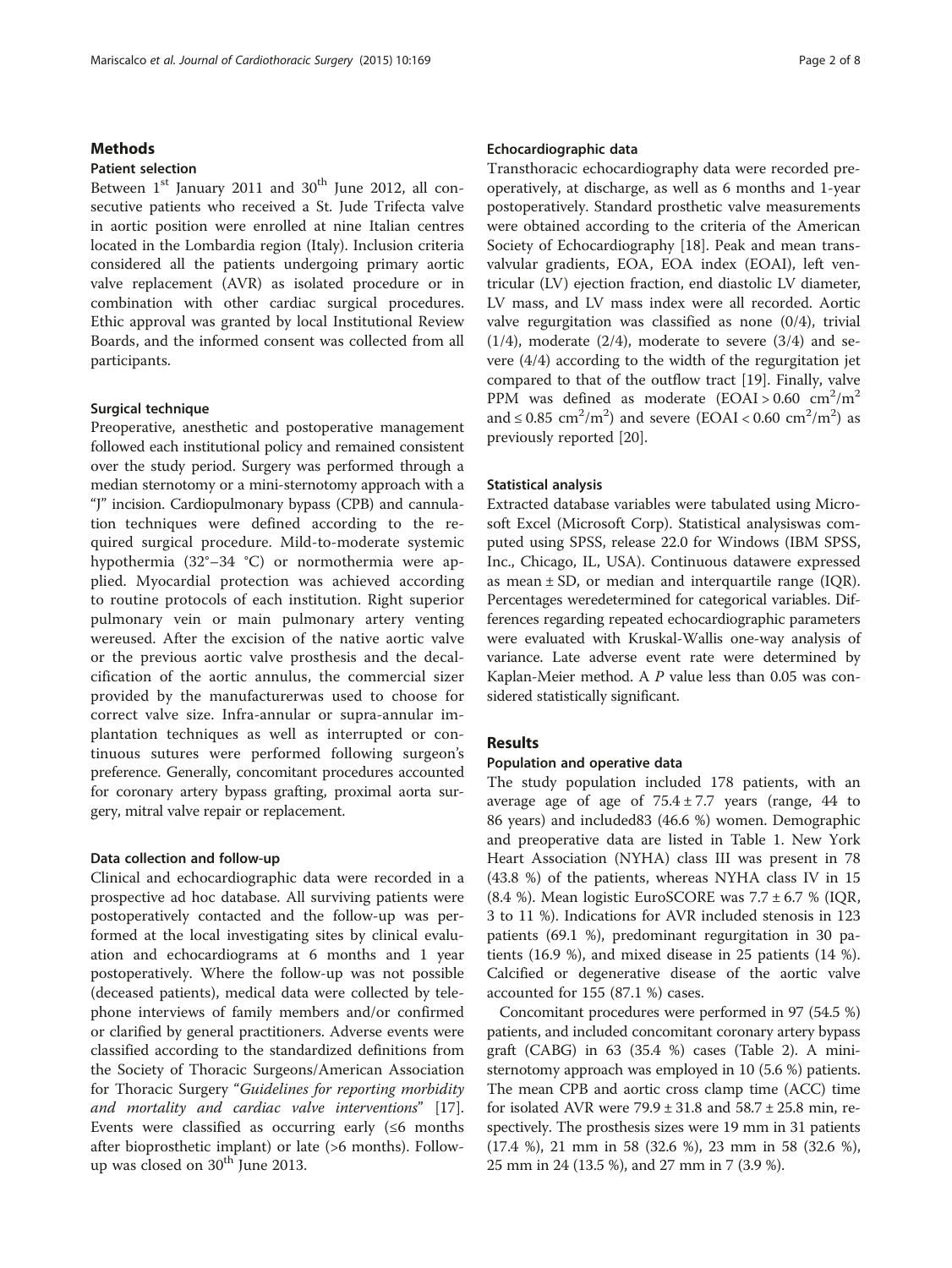<span id="page-2-0"></span>Table 1 Preoperative patients details

| Variables <sup>a</sup>        | All implants ( $n = 178$ )  |
|-------------------------------|-----------------------------|
| Demographics                  |                             |
| Age, yrs                      | 75.4 ± 7.7 (72-81)          |
| Female, n (%)                 | 83 (46.6)                   |
| BSA, m <sup>2</sup>           | $1.60 \pm 0.33$ (1.38-1.79) |
| Cardiac presentation          |                             |
| Previous AMI, n (%)           | 22 (12.4)                   |
| CAD, n (%)                    | 68 (38.2)                   |
| History of AF, n (%)          | 25 (14.0)                   |
| Preoperative NYHA, n (%)      |                             |
| Class I                       | 13(7.3)                     |
| Class II                      | 72 (40.4)                   |
| Class III                     | 78 (43.8)                   |
| Class IV                      | 15(8.4)                     |
| Comorbidities                 |                             |
| Hypertension, n (%)           | 136 (76.4)                  |
| Diabetes, n (%)               | 49 (27.5)                   |
| COPD, n (%)                   | 24 (13.5)                   |
| PVD, n (%)                    | 52 (29.2)                   |
| Dyslipidemia, n (%)           | 83 (46.6)                   |
| Renal dysfunction, n (%)      | 13(7.3)                     |
| Renal failure-dialysis, n (%) | 7(3.9)                      |
| Logistic EuroSCORE, %         | $7.7 \pm 6.7$ (3.0-11.0)    |
| Etiology                      |                             |
| Calcified, n (%)              | 120 (67.4)                  |
| Rheumatic, n (%)              | 11(6.2)                     |
| Degenerative, n (%)           | 35 (19.7)                   |
| Annular dilatation, n (%)     | 5(2.8)                      |
| Endocarditis, n (%)           | 7(3.9)                      |
|                               |                             |

<sup>a</sup>For continuous variables, mean ± SD (interquartile range); categorical data, count (percentage)

AF atrial fibrillation, AMI acute myocardial infarction, BSA body surface area, CAD coronary artery disease, COPD chronic obstructive pulmonary disease, NYHA New York Heart Association, PVD peripheral vascular disease

#### Early and medium-term clinical outcomes

Hospital mortality accounted for 5 (2.8 %) patients because of low cardiac output syndrome followed by multiorgan failure  $(n = 1)$  or sepsis  $(n = 4)$ . Re-exploration for bleeding was required in 7 (3.9 %) cases, and 2 (1.1 %) patients had stroke. Hospital stay was  $11.1 \pm 10.6$  days (IQR, 6 to 11 days). No valve-related perioperative complications were recorded. Postoperative complications are depicted in Table 2.

Median follow-up was 20.5 months (range: 1-30 months). During the follow-up, patients' clinical status significantly improved in all cases  $(P < 0.001)$ , and 97.7 % of patients were in classes I or II at 1 year follow-up (Fig. [1\)](#page-3-0).

21 mm 58 (32.6) 23 mm 58 (32.6) 25 mm 24 (13.5) 27 mm 7 (3.9) Operative data Isolated AVR, n (%) 81 (45.5) CABG, n (%) 63 (35.4) ACC time, min 67.9  $\pm$  41.4 (45-95) CPB time, min  $103.9 \pm 45.7$  (70-131) Postoperative data

Variables<sup>a</sup>  $\qquad \qquad$ All implants ( $n = 178$ )

19 mm 31 (17.4)

Table 2 Perioperative patients details

Valve size implanted, n (%)

| IABP, n (%)                        | 6(3.4)                   |
|------------------------------------|--------------------------|
| Re-exploration for bleeding, n (%) | 7(3.9)                   |
| Stroke, n (%)                      | 2(1.1)                   |
| Respiratory failure, n (%)         | 14(7.9)                  |
| Acute kidney injury, n (%)         | 24 (13.5)                |
| Renal replacement therapy, n (%)   | 11(6.2)                  |
| Atrial fibrillation, n (%)         | 79 (44.4)                |
| Ventilation, hours                 | $33.8 \pm 98.8$ (7-24)   |
| ICU stay, hours                    | $68.5 \pm 119.2$ (24-60) |
| Hospital mortality, n (%)          | 5(2.8)                   |

<sup>a</sup>For continuous variables, mean ± SD (interquartile range); categorical data, count (percentage)

ACC aortic cross clamp time, AVR aortic valve replacement, CABG coronary artery bypass grafting, CPB cardiopulmonary bypass, IABP intra-aortic balloon pump, ICU intensive care unit

Early ( $\leq$ 6 months) and late ( $>$ 6 months) adverse events were all recorded (Table [3\)](#page-3-0). There was only one early thromboembolic event which caused a transient ischemic attack and two late thromboembolic events which led to stroke. Three endocarditis occurred within six months from the operation and two of them required prosthesis explant. Two further endocarditis (1 explant) were recorded during the late follow-up. None of the registered endocarditis were primarily operated on for native valve endocarditis. No valve thrombosis, hemolysis and structural valve deterioration were registered after discharge. Overall, freedom from all-cause mortality was  $87.0 \pm 2.5$  % at 30 months, whereas freedom from valve related mortality was  $99.4 \pm 0.6$  %, freedom from endocarditis was  $97.5 \pm 1.2$  %, and freedom from valve explants was  $98.0 \pm 1.1$  % (Fig. [2](#page-4-0)).

#### Hemodynamic results

Hemodynamic results at discharge, 6 months and 1 year are reported in Table [4](#page-5-0) and Fig. [3.](#page-6-0) Mean and peak transvalvular gradients significantly decreased after AVR, with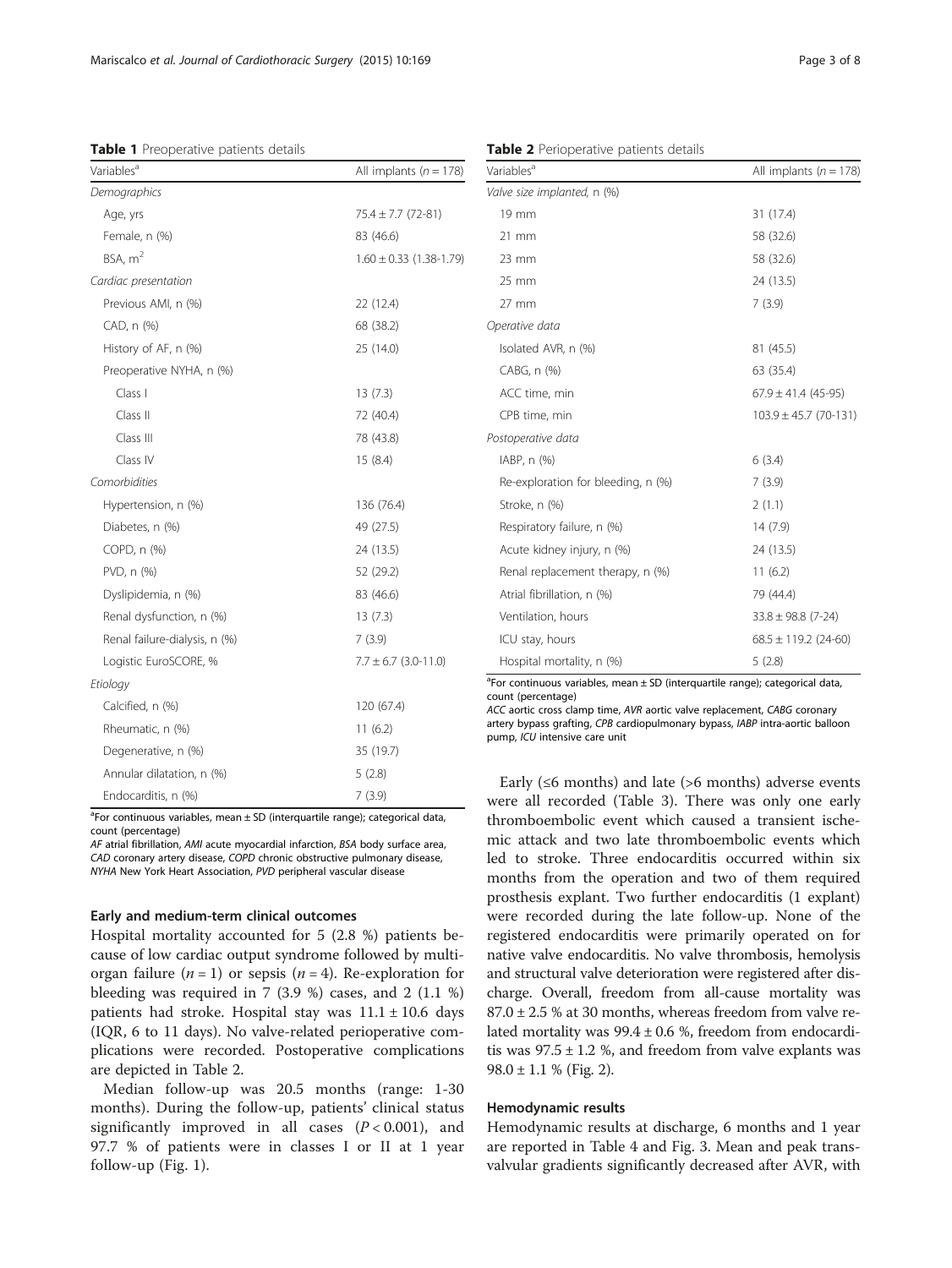<span id="page-3-0"></span>

a significant reduction to approximately more than 50 % of the preoperative values at six months. At discharge, average mean gradients ranged from 7.4 to 13.5 mmHg and average peak gradients ranged from 13.6 to 25.3 mmHg for valve sizes 19 to 25/27 mm, respectively. At 1 year of follow-up, average mean gradients ranged from 7.7 to 16.6 mmHg and average peak gradients ranged from 14.1 to 29.5 mmHg for valve sizes 19 to 25/ 27 mm, respectively. Significant increases in EOA and EAOI were also observed. At discharge, EOAI ranged from 1.6 to 2.2  $\text{cm}^2/\text{m}^2$  and from 1.4 to 2.5  $\text{cm}^2/\text{m}^2$ at 1 year for valve sizes 19 to 25/27 mm, respectively. A significant reduction of left ventricular mass index (LVMI -  $g/m^2$ ) was documented at discharge (134.3 ± 42.2  $g/m^2$ ), at 6 months (120.9 ± 40.9  $g/m^2$ ), and 1-year  $(123.2 \pm 44.8 \text{ g/m}^2)$ . At 6 months, valve prosthesis-patient

Table 3 Early and late adverse events

| Early $(56$ months) | Late $(>6$ months) |
|---------------------|--------------------|
| 1(0.6)              | 2(1.1)             |
| 0                   | 2(1.1)             |
| 1(0.6)              | $\Omega$           |
| 0                   | $\Omega$           |
| 0                   | $\Omega$           |
| 1(0.6)              | 0                  |
| 0                   | 1(0.6)             |
|                     |                    |
| 6(3.4)              | 6(3.4)             |
| 1(0.6)              | $\Omega$           |
| 0                   | $\Omega$           |
| 3(1.7)              | 2(1.1)             |
| 2(1.1)              | 1(0.6)             |
| 1(0.6)              | 0                  |
|                     |                    |

<sup>a</sup>Count (Percentage)

mismatch was mild-to-moderate in 19 (10.6 %) patients, and severe PPM was not documented in any patient.

Finally, at discharge mild central aortic regurgitation insufficiency was present in 31 (17.4 %) of the patients, while moderate in 3 (1.7 %). No severe central regurgitation was documented over-time. Paravalvular-leak detection is reported in Table 3.

## **Discussion**

The present regional prospective multicenter registry allowed the authors to record and analyze the early clinical and echocardiographic resultsof the Trifecta bioprosthesisimplanted over a period of 24 months at nine Italian hospital. The follow-up and the data showed a good safety profile of the valve with no valve-related perioperative complications, good perioperative mortality and overall survival, no valve thrombosis, no clinically significant hemolysis or structural deterioration. In addition, the echocardiographic assessment of the hemodynamicperformances of the Trifecta valve revealed nearly physiological data and excellentperformances also when compared with other pericardial prosthesis [[6](#page-7-0)–[13\]](#page-7-0).

The increasing need for biological prosthesis related to the rising age of the patients undergoing aortic valve replacement, is pushing biotechnologies toward the research of the ideal prosthetic valve. Such a valve should allow the surgeon to use an easy, quick and safe implant technique with low risk for dehiscence or structural degeneration in the long period [\[21](#page-7-0)]. The ideal bioprosthesis should also have a low intrinsic thrombogenicity with no need for the anticoagulation therapy, and a high-quality hemodynamic performance with low gradients, large EOA and good movement and coaptation of the leaflet [\[1](#page-7-0), [21](#page-7-0), [22](#page-7-0)]. The Trifecta bioprosthesis is trying to address those requests with its features, and it has been designed with a concave, scalloped sewing ring for a supra-annular implant with non-everting sutures [\[1](#page-7-0)].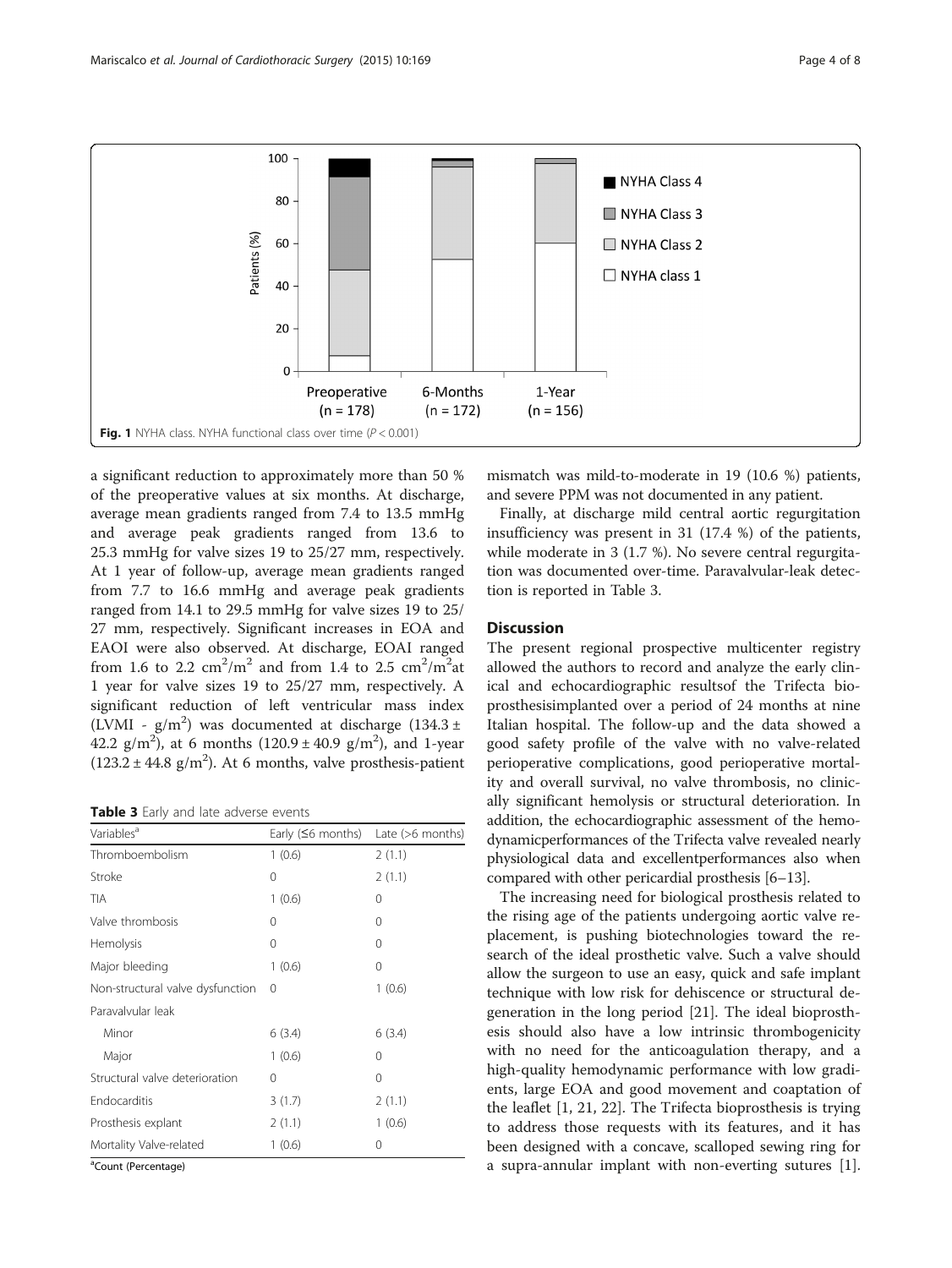<span id="page-4-0"></span>

Ugur et al. [\[21\]](#page-7-0) demonstrated that AVR with Trifecta bioprosthesis can be safely performed with non everting pledget-reinforced sutures, everting mattress sutures with or without pledgets, simple sutures or continuous suture techniques giving the surgeon a wide range of choice in terms of implant technique. In our experience, infraannular or supra-annular implantation techniques as well as interrupted or continuous sutures were performed following surgeon's preference and the low rate of paravalvular leak confirmed the ease of implantability of the valve. However, an appropriate sizing and annular decalcification are mandatory to avoid paravalvular leaks, as far as the prevention of stent distortion which can abolish the benefits of a cuff designed to conform to the native annulus after implantation [\[2](#page-7-0)].

In addition, the nearly physiological hemodynamic performances of Trifecta bioprosthesis could decrease the need of stentless valves which, on the contrary, require a substantial learning curve, technically demanding implantation and an aortic root replacement in case of failure of the prosthesis [\[23\]](#page-7-0). Its excellent hemodynamic

performances could also simplify the implant process avoiding additional root and annular enlargement [[1](#page-7-0)–[5](#page-7-0), [24](#page-7-0)]. As a matter of fact, the external mounting of leaflets allows for a wider opening, and the expansible stentcould limit impedance to flow during high flow conditions as during exercise [[12](#page-7-0)]. The nearly cylindrical opening of the Trifecta bioprosthesis during systole provides gradients and EOAs that result superior to any other available stented aortic prosthesis and approach those of stentless valves [\[1](#page-7-0)]. Bavaria et al. [[1\]](#page-7-0) provided excellent hemodynamic performances of the Trifecta bioprosthesis in more than 1000 patients enrolled at 31 centers, documenting at the time of discharge an average mean gradients ranging from 9.3 to 4.1 mmHg and an EOA ranging from  $1.58$  to  $2.50$  cm<sup>2</sup> for valve sizes 19 to 29 mm, respectively. Clinically, they also demonstrated a freedom from NYHA class III or IV symptoms of 96.1 % [[1\]](#page-7-0). The present multicenter regional registry confirmed these excellent clinical and hemodynamic performances. In consonance with Bavaria's study [[1](#page-7-0)], the present one reports data after more than 1-year of follow-up, whereas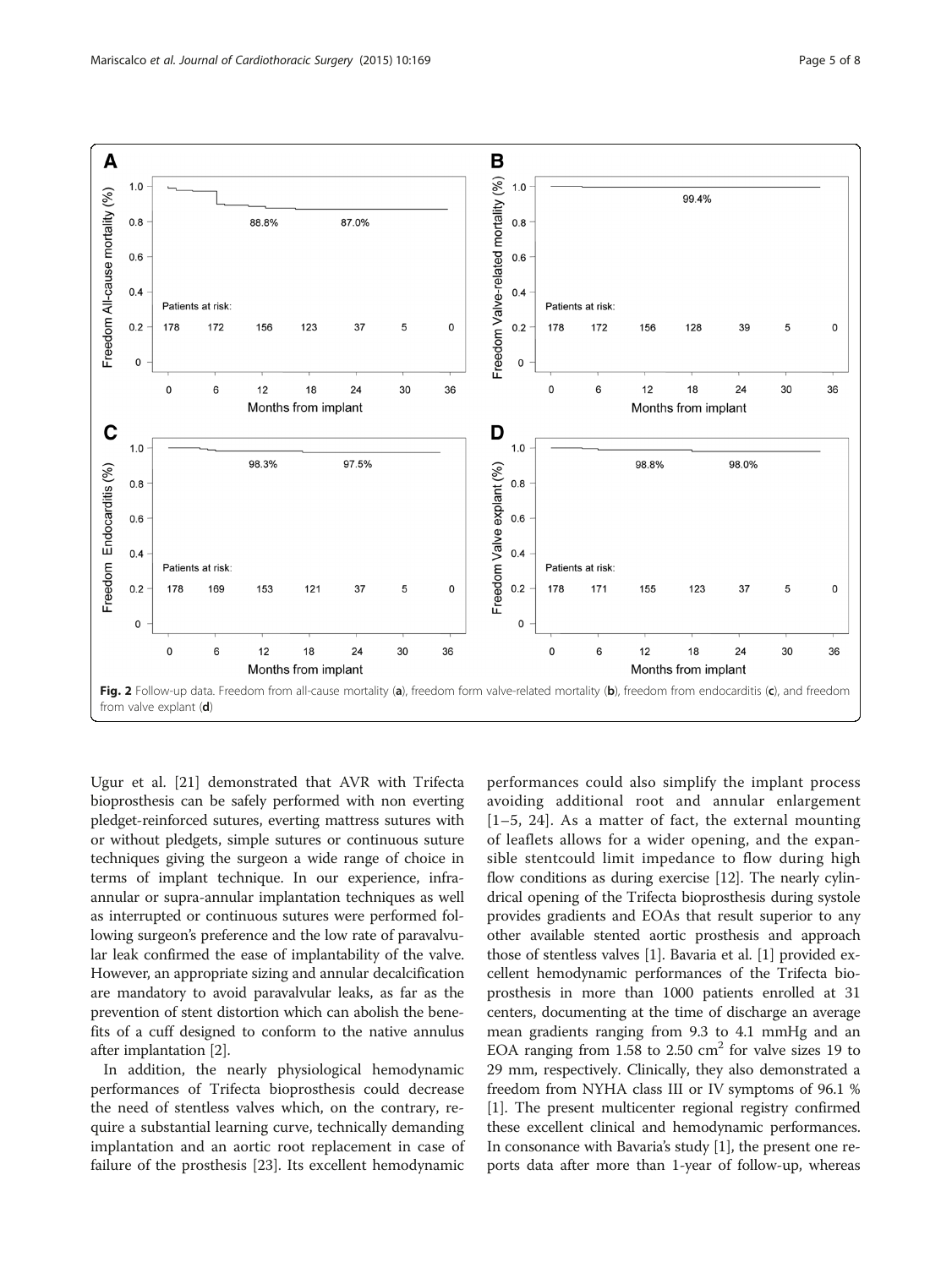<span id="page-5-0"></span>Table 4 Echocardiographic data over time

| Variables <sup>a</sup>       | Preoperative     | Discharge        | 6 months         | 1 year           |
|------------------------------|------------------|------------------|------------------|------------------|
| Size 19 mm (n)               | 31               | 29               | 29               | 25               |
| Peak gr, (mmHg) <sup>b</sup> | $76.1 \pm 28.7$  | $25.3 \pm 9.5$   | $24.1 \pm 8.2$   | $29.5 \pm 11.0$  |
| Mean gr (mmHg)b              | $45.7 \pm 18.3$  | $13.5 \pm 5.7$   | $13.2 \pm 4.4$   | $16.6 \pm 5.8$   |
| EOA $(cm2)^{b}$              | $1.0 \pm 0.5$    | $1.6 \pm 0.4$    | $1.4 \pm 0.4$    | $1.4 \pm 0.1$    |
| EOAI (cm2/m2) <sup>b</sup>   | $0.2 \pm 0.4$    | $1.1\pm0.7$      | $1.0 \pm 0.1$    | $1.0 \pm 0.1$    |
| LVMI $(g/m2)^b$              | $136.2 \pm 8.2$  | $124.2 \pm 23.3$ | $118.1 \pm 44.6$ | $123.4 \pm 40.4$ |
| EF (%)                       | $58.7 \pm 9.4$   | $55.5 \pm 8.2$   | $57.3 \pm 5.9$   | $58.4 \pm 6.1$   |
| Size 21 mm (n)               | 58               | 57               | 56               | 51               |
| Peak gr (mmHg)b              | $87.7 \pm 25.6$  | $18.2 \pm 5.2$   | $17.9 \pm 5.2$   | $18.3 \pm 5.2$   |
| Mean gr (mmHg) <sup>b</sup>  | $54.7 \pm 17.3$  | $9.8 \pm 2.9$    | $9.4 \pm 2.7$    | $9.9 \pm 3.0$    |
| EOA (cm2) <sup>b</sup>       | $0.7 \pm 0.2$    | $1.9 \pm 0.9$    | $2.0 \pm 0.3$    | $2.1 \pm 0.5$    |
| EOAI (cm2/m2) <sup>b</sup>   | $0.5 \pm 0.1$    | $1.1 \pm 0.3$    | $1.2 \pm 0.3$    | $1.4 \pm 0.4$    |
| LVMI $(g/m2)^b$              | $146.1 \pm 22.8$ | $142.2 \pm 52.3$ | $120.5 \pm 48.7$ | $127.7 \pm 57.1$ |
| EF (%)                       | $58.4 \pm 7.9$   | $56.4 \pm 8.4$   | $56.8 \pm 8.2$   | $55.9 \pm 8.4$   |
| Size 23 mm (n)               | 58               | 56               | 56               | 53               |
| Peak gr (mmHg) <sup>b</sup>  | $77.6 \pm 29.9$  | $14.4 \pm 5.0$   | $15.1 \pm 4.8$   | $16.6 \pm 5.4$   |
| Mean gr (mmHg) <sup>b</sup>  | $47.8 \pm 20.3$  | $7.6 \pm 2.3$    | $8.2 \pm 3.1$    | $9.1 \pm 3.2$    |
| EOA $(cm2)^{b}$              | $1.1 \pm 0.6$    | $2.1 \pm 0.3$    | $1.9 \pm 0.3$    | $1.8 \pm 0.2$    |
| EOAI (cm2/m2) <sup>b</sup>   | $0.6 \pm 0.8$    | $1.1 \pm 0.3$    | $1.0 \pm 0.1$    | $1.2 \pm 0.1$    |
| LVMI (g/m2) <sup>b</sup>     | $140.8 \pm 25.8$ | $135.2 \pm 37.3$ | $123.4 \pm 33.2$ | $125.9 \pm 30.8$ |
| EF (%)                       | $55.7 \pm 8.9$   | $52.4 \pm 8.9$   | $54.5 \pm 9.5$   | $53.4 \pm 8.6$   |
| Size 25/27 mm (n)            | 31               | 31               | 31               | 27               |
| Peak gr (mmHg)b              | $62.7 \pm 28.9$  | $13.6 \pm 5.2$   | $14.4 \pm 4.6$   | $14.1 \pm 4.7$   |
| Mean gr (mmHg)b              | $36.7 \pm 18.0$  | $7.4 \pm 2.8$    | $8.2 \pm 2.5$    | $7.7 \pm 2.4$    |
| EOA $(cm2)^{b}$              | $1.2 \pm 0.5$    | $2.2 \pm 0.8$    | $2.0 \pm 0.8$    | $2.5 \pm 1.3$    |
| EOAI (cm2/m2) <sup>b</sup>   | $0.9 \pm 0.4$    | $1.2 \pm 0.4$    | $1.2 \pm 0.5$    | $1.5 \pm 0.5$    |
| LVMI (g/m2) <sup>b</sup>     | $157.0 \pm 53.1$ | $126.2 \pm 42.9$ | $118.4 \pm 24.3$ | $100.9 \pm 41.0$ |
| EF (%)                       | $54.5 \pm 11.1$  | $50.8 \pm 9.7$   | $55.5 \pm 8.9$   | $56.2 \pm 9.5$   |

a Data are expressed as mean ± SD

 $b_p$  < 0.001 between discharge or 6-month or 1-year values versus preoperative values

EF ejection fraction, EOA effective orifice area, EOAI effective orifice are index, LVMI left ventricular mass index

the majority of the published papers documented the performances of the Trifecta bioprosthesis at discharge or at a maximum follow-up of 6 months [\[12](#page-7-0), [24](#page-7-0)].

In our multicenter registry, the favorable hemodynamic led to a low incidence of PPM which was mild-to moderate in 19 (11 %) patients only, while severe mismatch was never detected. Literature suggests thatPPM is related to a significant increase in all-cause andcardiac-related mortality over long-term follow-up after AVR,since the persistent LV afterload imposedby PPM may impair the postoperative recovery of the coronaryflow reserve and hinder the regression of LV hypertrophy anddysfunction [\[25](#page-7-0)]. In our experience, LVMI significantly decrease from preoperative values up to 1 year after surgery, suggesting a positive effect of the bioprosthetic valve on the myocardial hypertrophy.

Finally, we were able also to confirm the postoperative satisfactory results in terms of valve thrombosis, structural deterioration freedom from all-cause mortality, valve-related mortality, endocarditis and valve explants. Therefore, the present data are comparable to those previously described for the Trifecta bioprosthesis and other bioprosthetic aortic valves [\[1](#page-7-0)–[13, 26](#page-7-0)–[28](#page-7-0)]. During the follow-up, we observed five endocarditis with three explant, but no signs of structural valve deterioration were detected. Bavaria et al. [[1\]](#page-7-0) reported one explant for early deteriorationover 1014 enrolled patientsandthe explanted valve did not demonstrate thickeningor calcification of the cusps. However, despite the use of anticalcification agents and the elimination of a tacking suture at the top of the commissures so to decrease the risk of tearing, early degeneration is still possible from an accelerated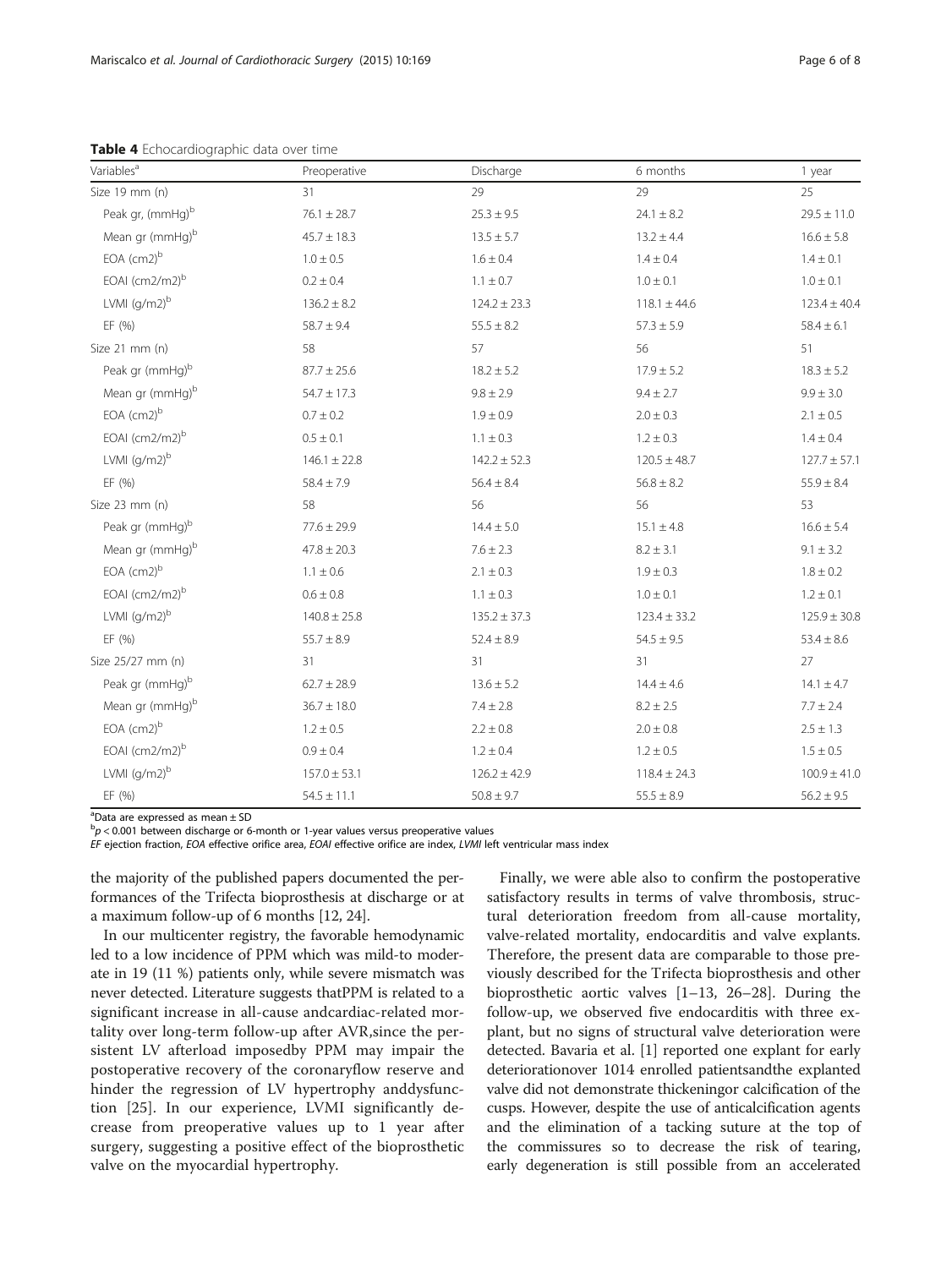<span id="page-6-0"></span>

immunologicreaction to the pericardial tissueor because of a reaction to the suture material [\[14](#page-7-0)–[16](#page-7-0)].

The present study has limitations. First, it enrolled a relatively small sample size, although it represents one of the largest patient group treated with the Trifecta bioprosthesis to date [[1](#page-7-0)–[3\]](#page-7-0). Second, there is the lack of a control group for comparison with other bioprosthetic and stentless valves, a limitation shared with other studies [[1](#page-7-0)–[5](#page-7-0)]. Third, our patient population is heterogeneous with reference to the surgical access (full-sternotomy  $\nu s$ mini-sternotomy) and implant techniques (infra-annular vs supra-annular or interrupted vs continuous sutures), which constituted a minor possible confounder in clinical and performance assessment of the present bioprosthesis. Finally, the follow-up time is another limitation of the present study since the Trifecta bioprosthesis has been commercialized few years ago, and long-term follow-up data are certainly mandatory to confirm its promising clinical and hemodynamic results.

# Conclusion

In conclusion, the present prospective multicenter regional study provided favourable clinical and hemodynamic results for the Trifecta bioprosthesis, showing ease of implantation, low incidence of early valve degeneration and valve-related morbidity. The Trifecta aortic valve should be considered as a good option and alternative to other biologicalstented aortic valves. However, further studies are mandatory to assess the long-term results, confirming the early documented favorable data.

#### Abbreviations

ACC: Aortic cross clamp time; AVR: Aortic valve replacement; CABG: Coronary artery bypass graft; CPB: Cardiopulmonary bypass; EOA: Effective orifice area; EOAI: Effective orifice area index; LV: Left ventricle; LVMI: Left ventricular mass index; NYHA: New York Heart Association; PPM: Prosthesis-patient mismatch.

#### Competing interests

The authors declare that they have no competing interests.